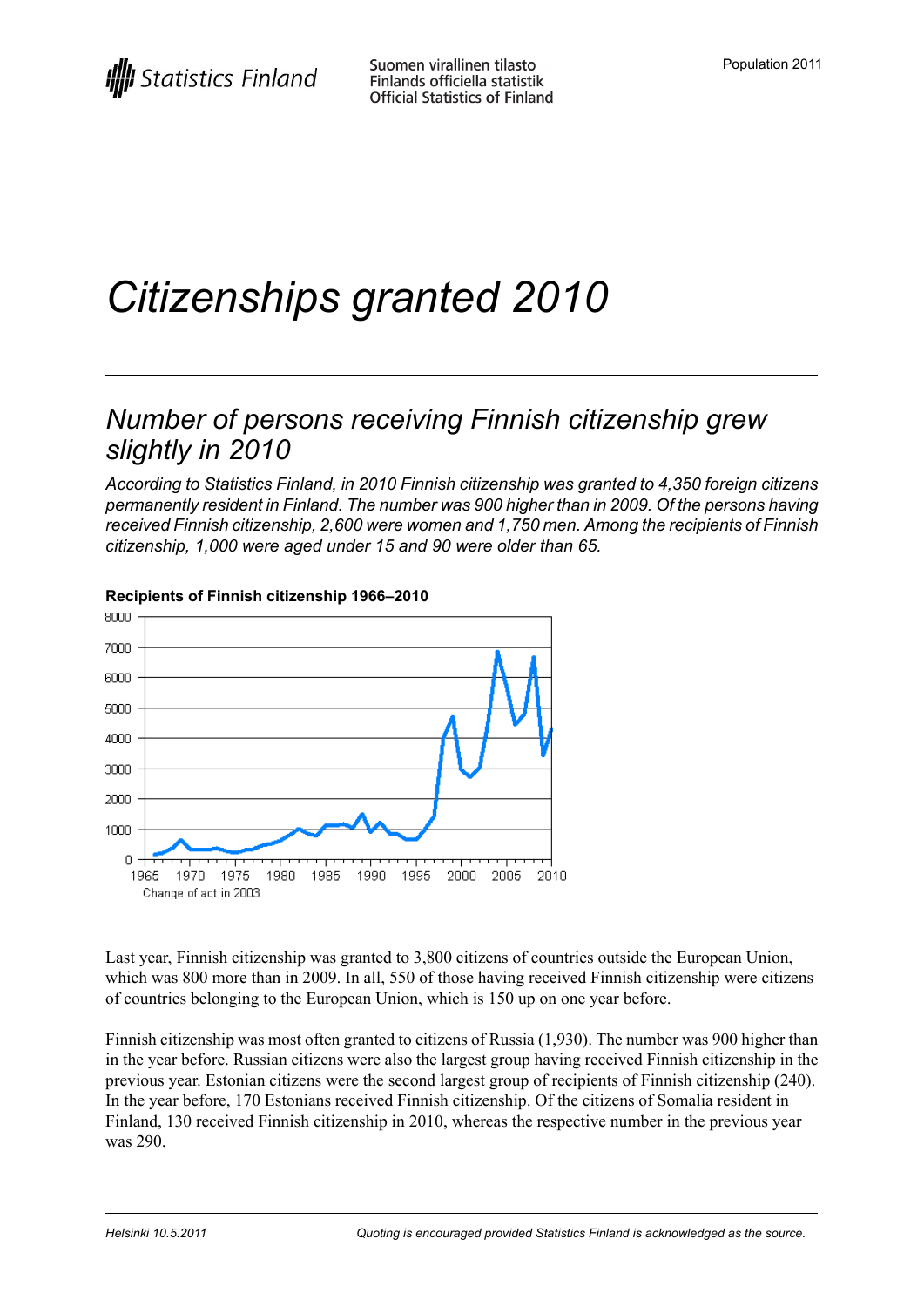## *Contents*

## *Tables*

#### **Appendix tables**

## *Figures*

#### **Appendix figures**

Quality description, naturalized [foreigners.................................................................................................................5](#page-4-0)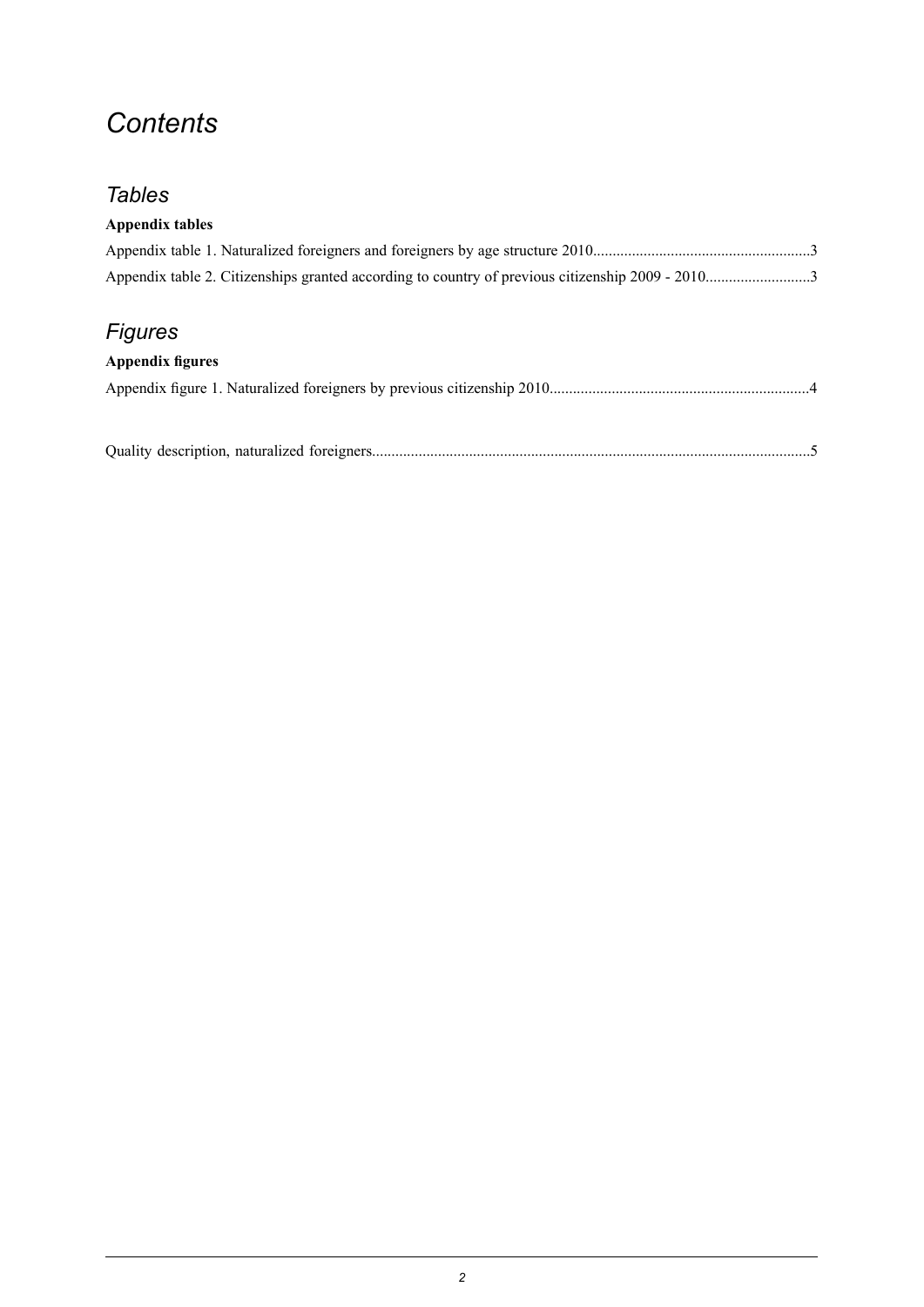## *Appendix tables*

| Age group        |         | Naturalized foreigners Naturalized foreigners % Foreigners Foreigners % |         |       |
|------------------|---------|-------------------------------------------------------------------------|---------|-------|
| Age groups total | 4 3 3 4 | 100,0                                                                   | 167 954 | 100,0 |
| $0 - 9$          | 713     | 16,5                                                                    | 17 226  | 10,3  |
| $10 - 19$        | 709     | 16.4                                                                    | 15 307  | 9,1   |
| $20 - 29$        | 540     | 12,5                                                                    | 37 105  | 22,1  |
| $30 - 39$        | 1 2 0 1 | 27,7                                                                    | 42 417  | 25,3  |
| $40 - 49$        | 700     | 16,2                                                                    | 27 513  | 16,4  |
| $50 - 59$        | 314     | 7,2                                                                     | 15 977  | 9,5   |
| $60 - 69$        | 109     | 2,5                                                                     | 6700    | 4,0   |
| $70 - 79$        | 38      | 0,9                                                                     | 3672    | 2,2   |
| $80 -$           | 10      | 0,2                                                                     | 2 0 3 7 | 1,2   |

#### <span id="page-2-0"></span>**Appendix table 1. Naturalized foreigners and foreigners by age structure 2010**

#### <span id="page-2-1"></span>**Appendix table 2. Citizenships granted according to country of previous citizenship 2009 - 2010**

| Previous nationality         | 2009 | 2010    |
|------------------------------|------|---------|
| Total                        | 3413 | 4 3 3 4 |
| <b>Russian Federation</b>    | 1026 | 1925    |
| Estonia                      | 166  | 243     |
| Iran, Islamic Republic of    | 180  | 137     |
| Turkey                       | 94   | 132     |
| Somalia                      | 290  | 131     |
| Former Serbia and Montenegro | 154  | 109     |
| Afghanistan                  | 186  | 108     |
| Sweden                       | 126  | 104     |
| Ukraine                      | 53   | 92      |
| China                        | 53   | 85      |
| Iraq                         | 207  | 78      |
| India                        | 27   | 73      |
| Morocco                      | 22   | 65      |
| Romania                      | 25   | 58      |
| Viet Nam                     | 42   | 54      |
| Other                        | 762  | 940     |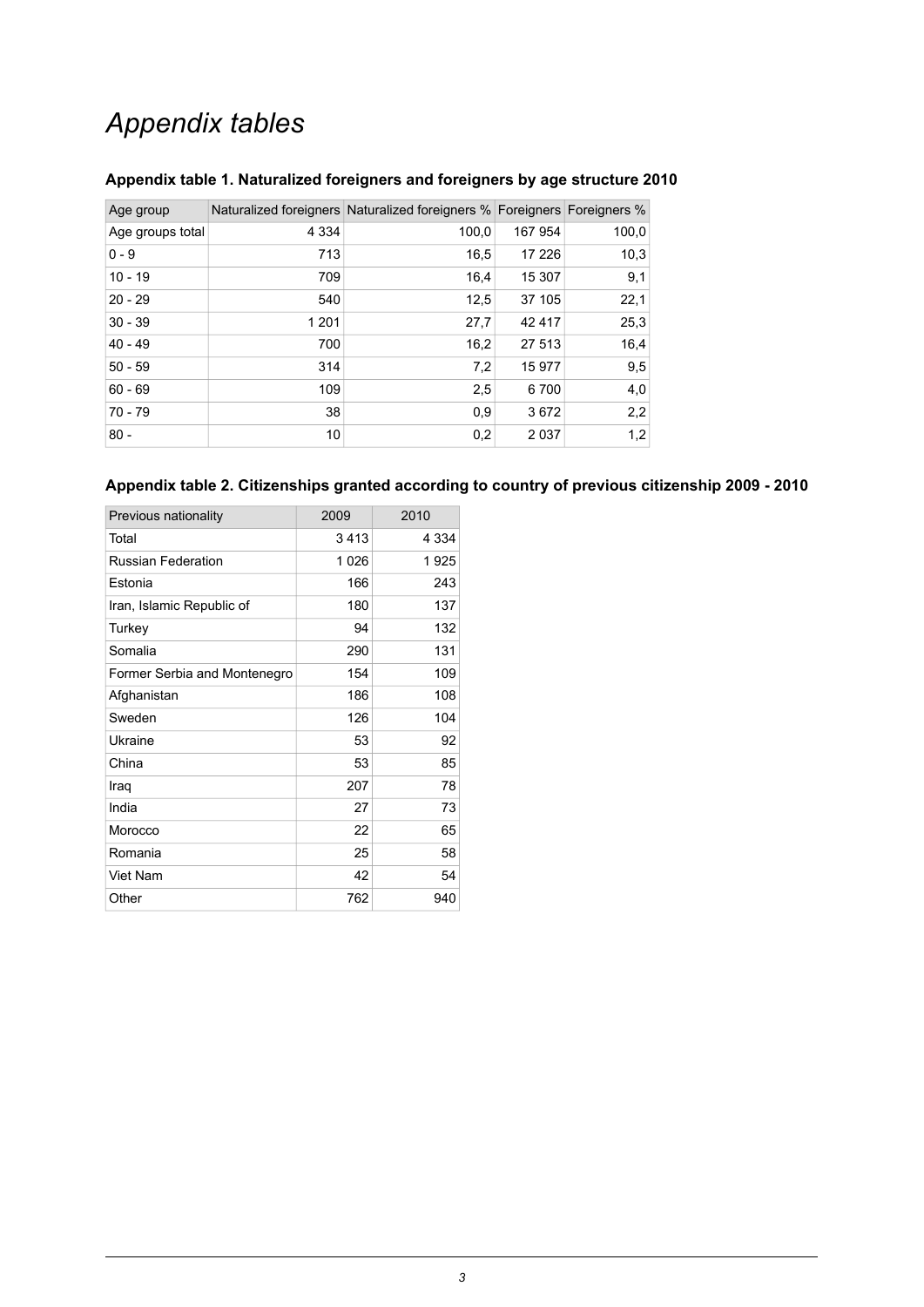## *Appendix figures*



#### <span id="page-3-0"></span>**Appendix figure 1. Naturalized foreigners by previous citizenship 2010**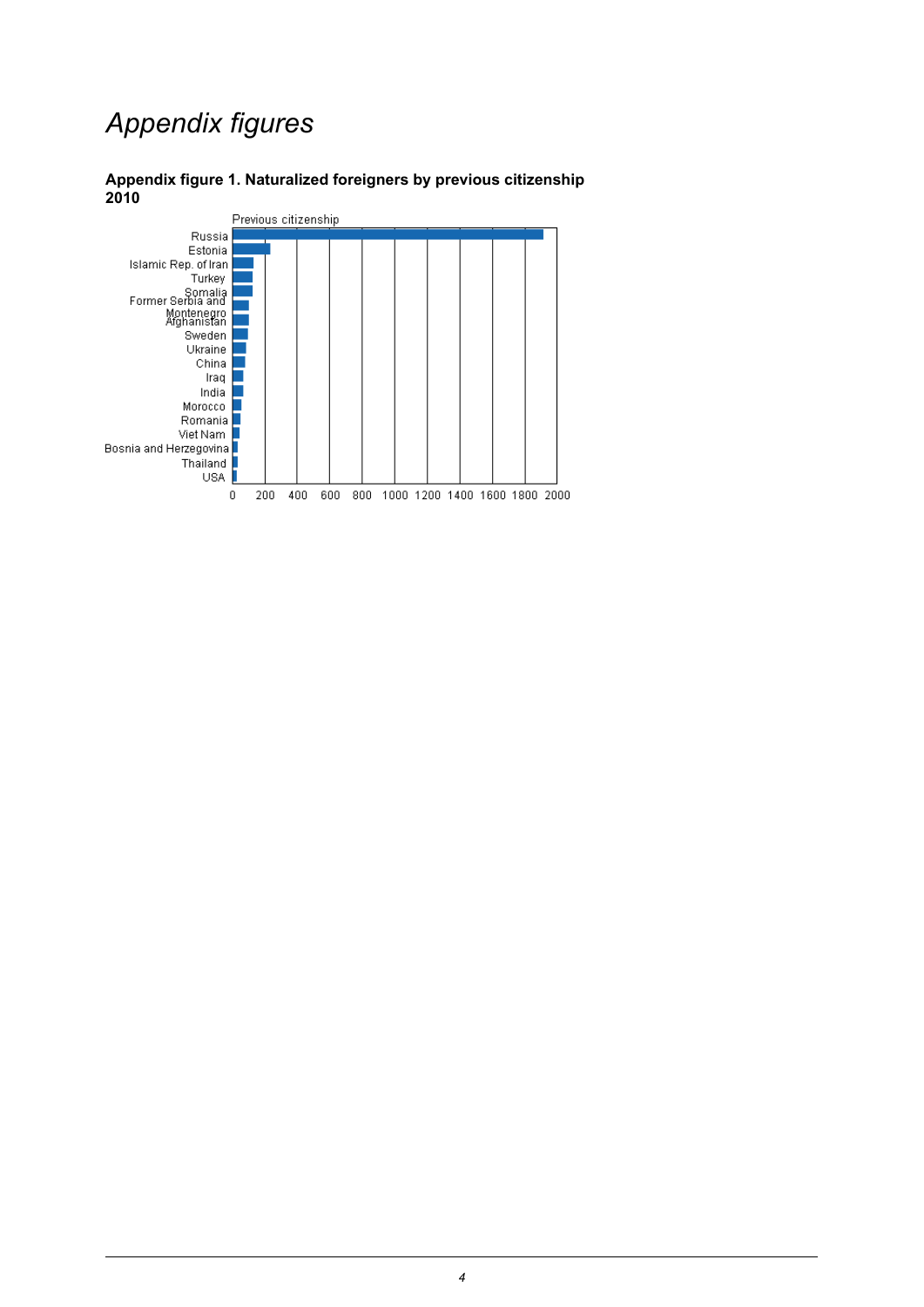## <span id="page-4-0"></span>*Quality description, naturalized foreigners*

## *1. Relevance of statistical information*

The main source used when producing Finnish population statistics is the Popula-tion Information System of the Population Register Centre. Changes in the data on the vital events of the resident population are updated into the Population Informa-tion System continuously by local population register authorities. From 1975 Sta-tistics Finland has obtained population data from the Population Register Centre.

The last population registration was carried out in Finland on 1 January 1989. After that the Population Information System has been updated by notifications of changes. The data stored in the Population Information System are specified in the act on Population Information System and the certicate services of the Population Register Centre (21 August 2009/661). Notifications on population changes for the past year are expected by the last day of January of the following year.

Statistics Finland's function is to compile statistics on conditions in society (Statis-tics Finland Act of 24 January 1992/48). These also include demographic statistics. Statistics Finland's Rules of Procedure defines the Population Statistics unit as the producer of demographic statistics (Statistics Finland's Rules of Procedure, TK-00-1469-10).

In accordance with the Act on the Municipality of Domicile, the municipality of domicile and the place of residence of individuals are recorded in the Population Information System. The municipality in which a person lives or the one construed by the inhabitant as the municipality of domicile on the grounds of residence, family ties, livelihood or other equivalent circumstances, or to which the inhabitant has close links due to the aforementioned circumstances is deemed the municipality of domicile. (Act on the Municipality of Domicile, 201/1994.) The population registered in the Population Information System is divided into those present and those absent. Those present are permanent residents of Finland, either Finnish nationals or aliens. Those absent are Finnish nationals who when emigrating from the country have reported that they intend to be absent from Finland for more than one year, with the exception of Finnish nationals who are diplomats and those working in development co-operation (Act on the Municipality of Domicile, 201/1994.) Only changes in the population resident in Finland on 31 December are taken into account when compiling statistics on vital events. Persons moving to Finland from abroad are classified in the population statistics if the place of residence they have declared as their municipality of domicile is later confirmed as their place of residence.

#### *Citizenship*

Citizenship refers to a person's legal nationality in a certain country. Citizenship is usually determined at birth, but it may be changed upon moving to live in another country. A person may also be a citizen of more than one country (see Nationality Act, 359/2003). Persons with both Finnish and foreign citizenship will be entered in the statistics as Finnish nationals. If a foreign national living in Finland has several nationalities, that person will be entered in the statistics as a national of the country on whose passport he or she arrived in the country. Persons having received Finnish nationality by both proceedings initiated upon petition and by declaration procedure are included in statistics on recipients of Finnish nationality.

The Population Register Centre has adopted the ISO 3166 standard in its nationality classification.

### *2. Methodological description of survey*

The main source used when producing Finnish population statistics is the Population Information System of the Population Information Centre. Local register office updates a Population Information System with information it gets from persons experiencing vital events and parishes of the Evangelical-Lutheran and Greek Orthodox churches. Hospitals send information of births in machine-language format to maintenance of Population Information System. Local courts take information of decisions of adoptions and divorces dealt in the court into the Population Information System. The Finnish Immigration Service decide about the granting of Finnish citizenships (the Nationality Act 359/2003) and enters data about the decisions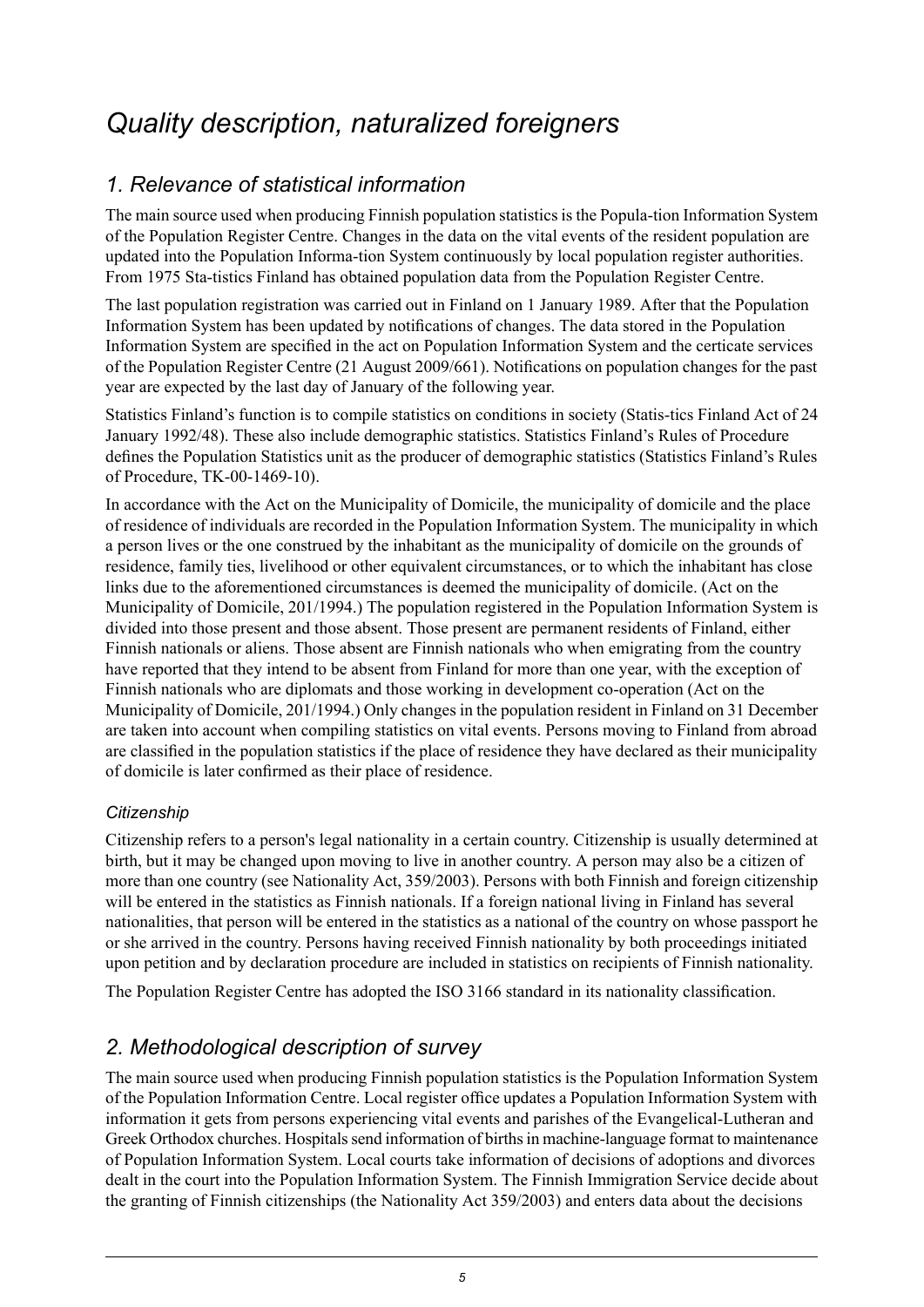into the Population Information System. Statistics Finland receives the updated data on vital events in machine-language format on a weekly basis.

The deadline for delivering data to Statistics Finland on vital events in the statistical year is the end of January of the following year. The exception to this is the data on stillbirths, which were expected by the end of August. Data on population changes in statistical year delivered to Statistics Finland after this date are included in the data of the following year.

### *3. Correctness and accuracy of data*

In general, the Population Information System of the Population Register Centre can be considered very exhaustive as regards persons. In order that a person obtains a personal identity code, he or she has to be registered in the Population Information System. It is practically impossible to live in Finland without a personal identity code. A personal identity code is needed so that one can work legally, open a bank account, have dealings with authorities and so on. It can be safely assumed that Finland cannot have any substantial numbers of 'moonlighters' who receive their pay in cash for periods of over one year, for example. Staying in Finland for at least one year is the prerequisite for registering into the population of Finland.

After abolishment of yearly checking of domicile registers (January 1) in 1989 the Population Information System has been maintained only by notifications of changes to population information. Their correctness is determined by a reliability survey made on the addresses in the Population Information System.

The Population Register Centre charges Statistics Finland with the task of conducting yearly a sample survey on correctness of address information. Around 11,000 people are asked whether their address in the Population Information System is correct. In the 2009 survey, the address was correct for 99.2 per cent of the respondents.

In connection with municipal elections, returned notifications of voting sent to foreigners usually reveal around 1,000 persons who have moved from the country without giving notice and are thus still included in the Finnish population. The Population Register Centre removes them from the resident population in the Population Information System before the following turn of the year.

### *4. Timeliness and promptness of published data*

Final vital statistics are published yearly in May to June, except for those on stillbirths, which are released in September. Since 1999 the regional division used has been that of the first day of the following year. Thus the municipalities that unite on the first day of the new year are already combined in the statistics on the last day of the previous year. Information on the vital statistics of the united municipalities before the unification is available from 2003 onwards.

### *5. Accessibility and transparency/clarity of data*

Basic population data are available in electronic form by municipality or with larger regional divisions than municipality in Statistics Finland's free Statistical Database on the internet.

The chargeable information service contains more specified information about the population by sub-area of municipality, for example.

The Altika statistical service also includes municipality-specific population data from 1975 onwards.

## *6. Comparability of statistics*

Comparable regional vital statistics series are available from 1987. The tables always indicate which regional division is used.

Compilation of statistics on immigrants based on lists of passports began in 1900 and continued until 1984. From 1945 there are data on the total volume of migration between Finland and foreign countries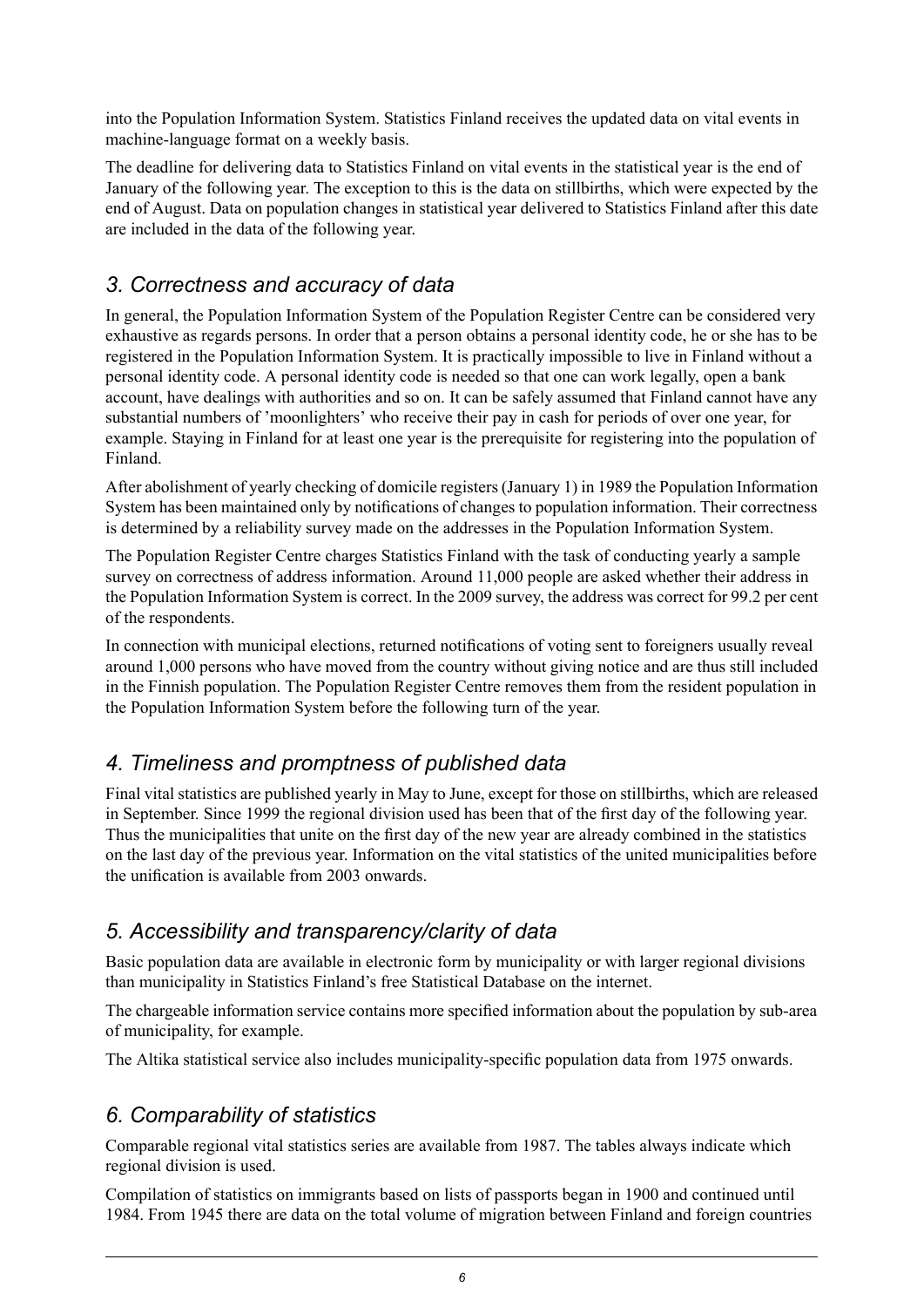derived from statistical materials of other countries. The migration statistics between the Nordic Countries improved in 1969, when the so-called Inter-Nordic Migration Form was introduced. Production of statistics on migration outside the Nordic Countries improved further in 1985, when the obligation to notify was extended to emigrants.

Population data by municipality are available in electronic form in the Altika information service from 1975 onwards. The population time series in the free "Väestö" online service begin from the year 1980 or 1987. Vital statistics time series for the whole country is available from 1749.

### *7. Coherence and consistency/uniformity*

Statistics Finland's other statistics use the data of demographic statistics as basic information on population. Consequently, Statistics Finland's other statistics correspond to demographic statistics.